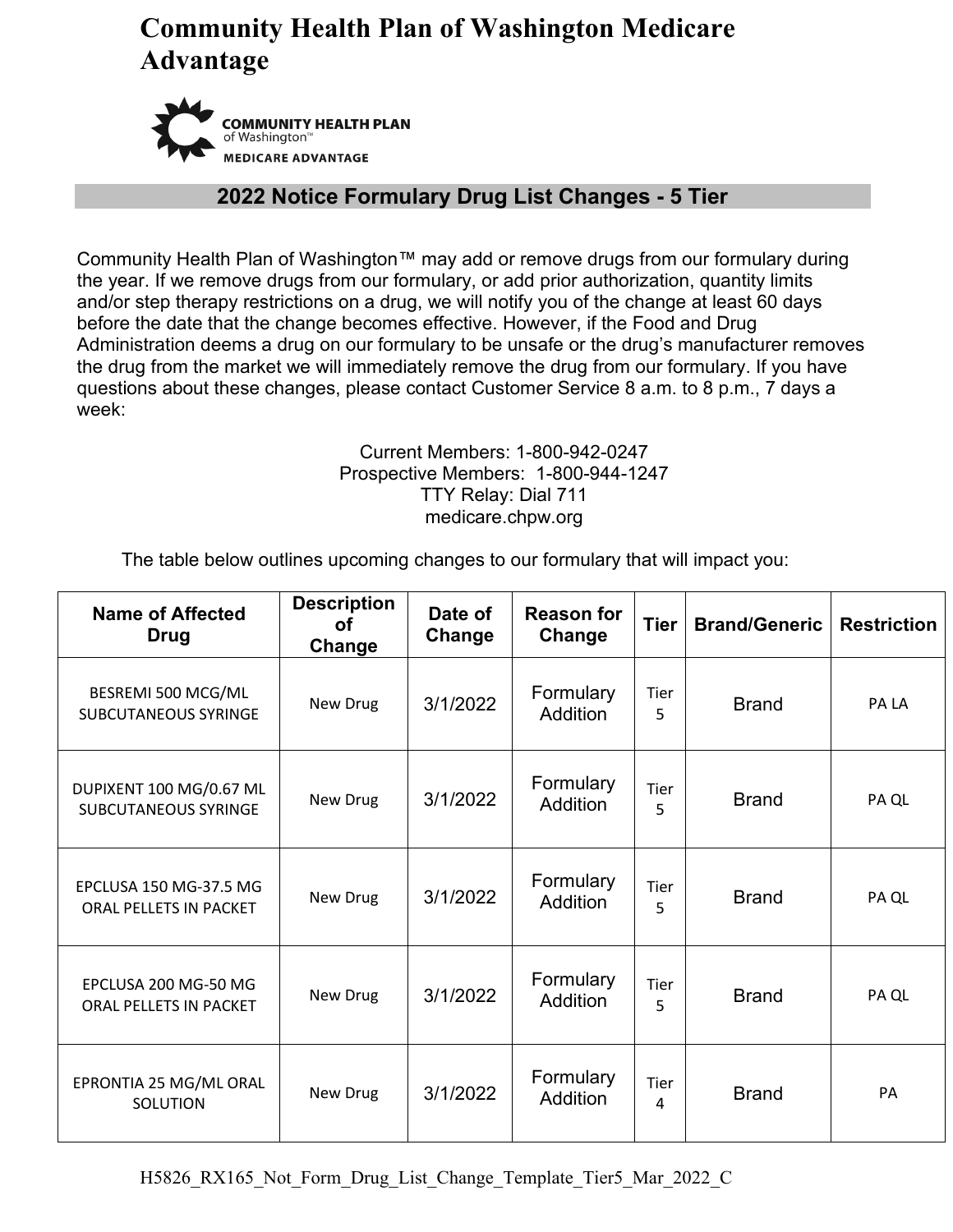# **Community Health Plan of Washington Medicare Advantage**



**COMMUNITY HEALTH PLAN** of Washington<sup>™</sup> **MEDICARE ADVANTAGE** 

| <b>Name of Affected</b><br><b>Drug</b>                 | <b>Description</b><br><b>of</b><br>Change | Date of<br>Change | <b>Reason for</b><br>Change  | <b>Tier</b> | <b>Brand/Generic</b> | <b>Restriction</b> |
|--------------------------------------------------------|-------------------------------------------|-------------------|------------------------------|-------------|----------------------|--------------------|
| everolimus<br>(immunosuppressive) 1 mg<br>tablet       | New Drug                                  | 3/1/2022          | Formulary<br>Addition        | Tier<br>5   | Generic              | <b>PA</b>          |
| <b>EXKIVITY 40 MG CAPSULE</b>                          | New Drug                                  | 3/1/2022          | Formulary<br><b>Addition</b> | Tier<br>5   | <b>Brand</b>         | PA QL LA           |
| <b>SCEMBLIX 20 MG TABLET</b>                           | New Drug                                  | 3/1/2022          | Formulary<br>Addition        | Tier<br>5   | <b>Brand</b>         | PA QL              |
| <b>SCEMBLIX 40 MG TABLET</b>                           | New Drug                                  | 3/1/2022          | Formulary<br><b>Addition</b> | Tier<br>5   | <b>Brand</b>         | PA QL              |
| TICOVAC 2.4 MCG/0.5 ML<br><b>INTRAMUSCULAR SYRINGE</b> | New Drug                                  | 3/1/2022          | Formulary<br>Addition        | Tier<br>3   | <b>Brand</b>         |                    |
| zarah 3 mg-0.03 mg tablet                              | Formulary<br>Removal                      | 3/1/2022          | Removal                      |             | Generic              |                    |

\*Alternative drugs are drugs in the same therapeutic category/class or cost-sharing tier as the affected drug. Only your physician can determine if the alternate listed here is appropriate for you given the individualized nature of drug therapy. Please consult with your physician as to whether this is an appropriate drug for you.

#### **List of Abbreviations**

**LA:** Limited Availability. This medication may only be available at certain pharmacies.

**PA:** Prior Authorization. The Plan requires you or your physician to get prior authorization for certain medications. This means that you will need to get approval before you fill your prescriptions. If you don't get approval, we may not cover the medication.

H5826 RX165 Not Form Drug List Change Template Tier5 Mar 2022 C